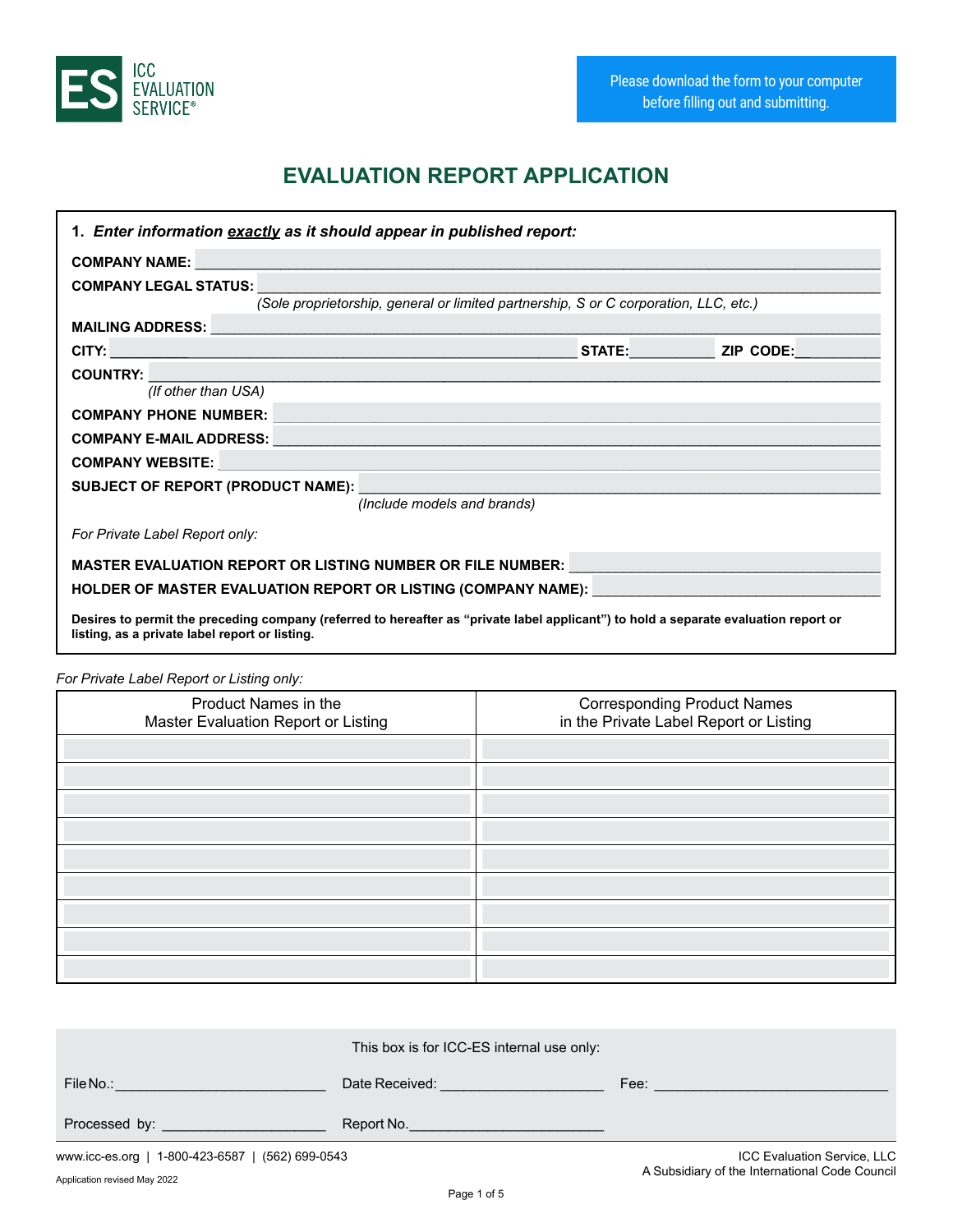

| <b>ALL APPLICANTS</b>                                                                                             | IF REVISING AN EXISTING REPORT*                                                                |  |
|-------------------------------------------------------------------------------------------------------------------|------------------------------------------------------------------------------------------------|--|
| 2. SELECT REPORT TYPE:                                                                                            | <b>REPORT NUMBER:</b>                                                                          |  |
| New report<br>Spanish translation (fees apply)                                                                    | <b>SELECT SCOPE OF REVISION:</b>                                                               |  |
| Reinstatement                                                                                                     | <b>Editorial revision</b><br>Spanish translation (fees apply)                                  |  |
| Legacy conversion                                                                                                 | Technical revision                                                                             |  |
| Private label report                                                                                              | *Please attach a separate letter outlining the requested                                       |  |
| List legacy reports to be converted:                                                                              | revisions and include with your submission to ICC-ES.                                          |  |
|                                                                                                                   |                                                                                                |  |
| SIGN UP FOR EXPEDITED REVIEW                                                                                      | Interested in testing services?                                                                |  |
| (Additional fees will apply.)                                                                                     | If yes, please check box.                                                                      |  |
| Interested in an <b>ICC-ES Listing</b> (ESL)?                                                                     | Interested in an IRC Equivalency Evaluation Report (EER)?                                      |  |
| United States<br>Canada                                                                                           | If yes, please check box.                                                                      |  |
|                                                                                                                   |                                                                                                |  |
| Interested in obtaining European Technical<br>approval? If yes, please check box.                                 | Interested in obtaining China Technical approval?<br>If yes, please check box.                 |  |
|                                                                                                                   |                                                                                                |  |
| Interested in obtaining Australian Technical approval?<br>ैं और<br>If yes, please check box.                      | Interested in obtaining New Zealand Technical<br>XK : *<br>approval? If yes, please check box. |  |
|                                                                                                                   |                                                                                                |  |
| 3a. CODE RECOGNITION - SELECT THE EDITIONS AND YEARS:                                                             |                                                                                                |  |
| International Building Code (IBC)                                                                                 | 2009<br>2021                                                                                   |  |
| International Residential Code (IRC)                                                                              | 2018<br>2006                                                                                   |  |
| International Mechanical Code (IMC)                                                                               | 2003<br>2015                                                                                   |  |
| International Energy Conservation Code (IECC)                                                                     | 2021                                                                                           |  |
| Saudi Building Code (SBC)                                                                                         |                                                                                                |  |
| Other, please specify:                                                                                            |                                                                                                |  |
|                                                                                                                   |                                                                                                |  |
| 3b. ADDITIONAL RECOGNITION - SELECT CODE OR PROGRAM AND FILL IN YEARS:                                            |                                                                                                |  |
| Florida Building Code (FBC)                                                                                       | with HVHZ                                                                                      |  |
| Florida Residential Code (FRC)                                                                                    | with HVHZ                                                                                      |  |
| California Building Code (CBC)                                                                                    | <b>CBC with Chapter 7A</b><br><b>NEW!</b> with DSA / OSHPD                                     |  |
| California Residential Code (CRC) California                                                                      |                                                                                                |  |
| Inspections and Labeling for California State Fire Marshal Building Material Listing (listed for use in WUI area) |                                                                                                |  |
| Chicago Building Code                                                                                             |                                                                                                |  |
| City of Los Angeles Building Code (LABC) <b>City of Los Angeles Building Code (LABC)</b>                          |                                                                                                |  |
| City of Los Angeles Residential Code (LARC) <b>City of Los Angeles Residential Code (LARC)</b>                    |                                                                                                |  |
| American Association of State Highway and Transportation Officials (AASHTO)                                       |                                                                                                |  |
| Building Code of Australia - Volumes One and Two (NCC) Change Code of Australian                                  |                                                                                                |  |
| New Zealand Building Code (NZBC)                                                                                  |                                                                                                |  |
| EPA Seal & Insulate with ENERGY STAR                                                                              |                                                                                                |  |
| 3c. OTHER STATE AND REGIONAL CODES:                                                                               |                                                                                                |  |
| Other, please specify:                                                                                            |                                                                                                |  |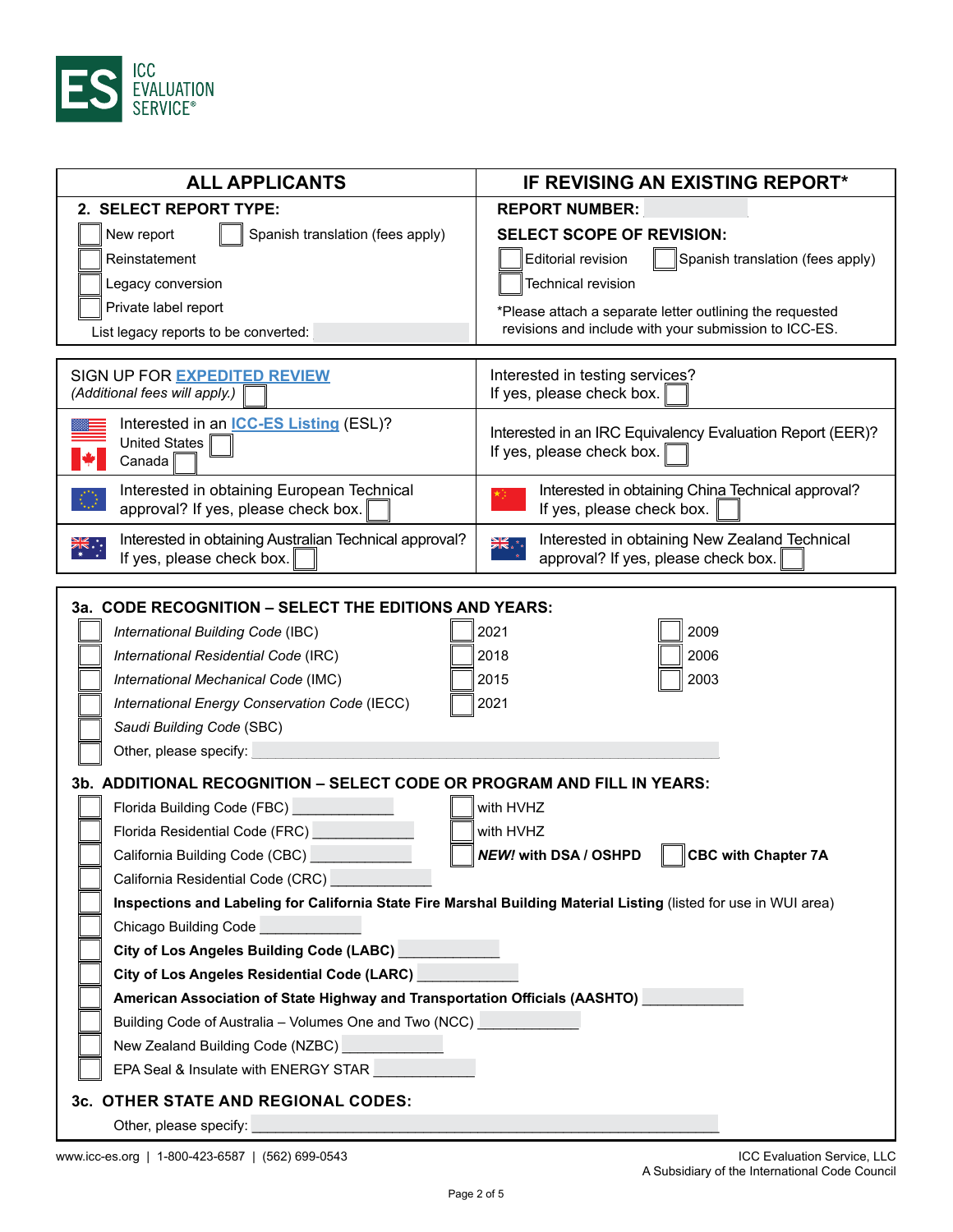

# **4. CONTACT INFORMATION FOR APPLICANT AND APPLICANT'S REPRESENTATIVES:**

| <b>INFORMATION</b><br><b>REQUIRED</b>                                   | <b>TECHNICAL</b><br><b>REPRESENTATIVE</b> | <b>AUTHORIZED</b><br><b>SIGNATORY</b> | <b>BILLING</b><br><b>REPRESENTATIVE</b> | <b>CONSULTANT</b><br>(If Applicable) |
|-------------------------------------------------------------------------|-------------------------------------------|---------------------------------------|-----------------------------------------|--------------------------------------|
| <b>Full Name</b>                                                        |                                           |                                       |                                         |                                      |
| Title                                                                   |                                           |                                       |                                         |                                      |
| <b>Company Name</b><br>(If Different From Report<br>Holder)             |                                           |                                       |                                         |                                      |
| Address Line 1<br>(If Different From Company<br><b>Mailing Address)</b> |                                           |                                       |                                         |                                      |
| Address Line 2                                                          |                                           |                                       |                                         |                                      |
| City, State                                                             |                                           |                                       |                                         |                                      |
| Zip or Postal Code                                                      |                                           |                                       |                                         |                                      |
| Country (if not USA)                                                    |                                           |                                       |                                         |                                      |
| Phone                                                                   |                                           |                                       |                                         |                                      |
| Fax                                                                     |                                           |                                       |                                         |                                      |
| <b>E-Mail Address</b>                                                   |                                           |                                       |                                         |                                      |

# **5. MANUFACTURING LOCATIONS—LIST ALL LOCATIONS:**

| <b>INFORMATION</b><br><b>REQUIRED</b>      | <b>LOCATION 1</b> | <b>LOCATION 2</b> | <b>LOCATION 3</b> | <b>LOCATION 4</b> |
|--------------------------------------------|-------------------|-------------------|-------------------|-------------------|
| Company Name                               |                   |                   |                   |                   |
| Name and Title of<br><b>Contact Person</b> |                   |                   |                   |                   |
| Address Line 1                             |                   |                   |                   |                   |
| Address Line 2                             |                   |                   |                   |                   |
| City, State                                |                   |                   |                   |                   |
| Zip or Postal Code                         |                   |                   |                   |                   |
| Country (if not USA)                       |                   |                   |                   |                   |
| Phone                                      |                   |                   |                   |                   |
| Fax                                        |                   |                   |                   |                   |
| E-Mail Address                             |                   |                   |                   |                   |

*(If additional space is needed, please attach a separate sheet.)*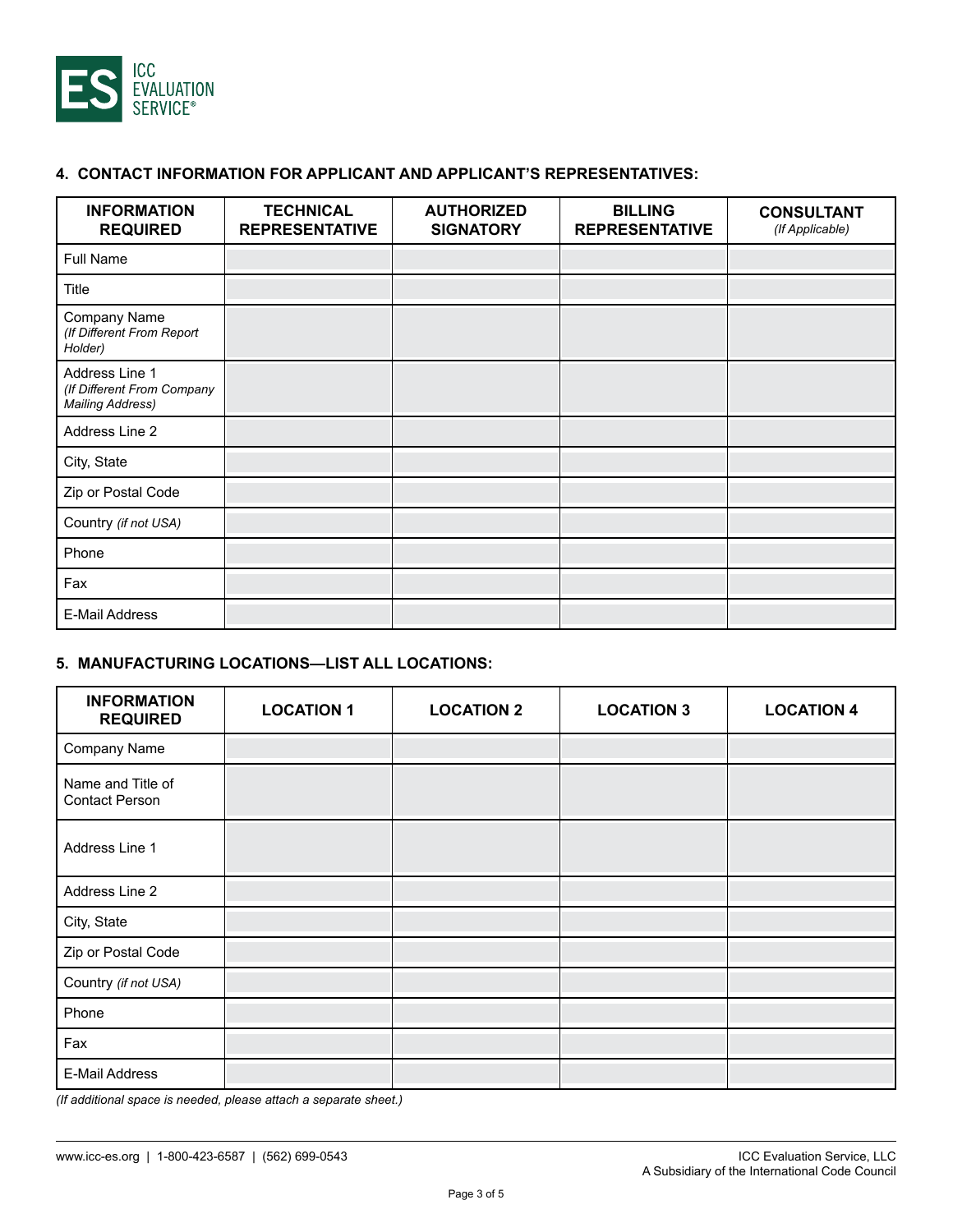

| SURVEY: How/where did you hear about the ICC-ES listing program? |                   |                                                                                                             |  |
|------------------------------------------------------------------|-------------------|-------------------------------------------------------------------------------------------------------------|--|
|                                                                  |                   | □ Advertisement □ Testing Lab □ Design professional (Engineer, Architect, Product Specifier, etc.) □ Other: |  |
| $\Box$ Code official                                             | $\Box$ Trade Show | □ Technical/Professional Organization (ACI, SEAOC, NCSEA, ASTM, CSI, AIA, etc.)                             |  |
| $\Box$ Consultant                                                | $\Box$ Phone call | $\Box$ Current report or listing holder                                                                     |  |

### **6. AGREEMENT AND SIGNATURE**

- a. Applicant acknowledges reviewing applicable ICC-ES Rules of Procedure, and that the applicant shall be responsible for ensuring that products covered by this application conform with ICC-ES product certification requirements. The applicant agrees that ICC-ES may, as necessary, subcontract for work related to the product certification process; although the applicant retains the right to reject ICC-ES's use of any particular subcontractor. The applicant also agrees that, as may be required for the product evaluation and any follow-up surveillance activities, the applicant will make all necessary arrangements for examination of the applicant's documentation and records, and/or for ICC-ES access to the applicant's relevant locations, areas, equipment, personnel, and subcontractors. If requested by ICC-ES, the applicant will make arrangements for third-party observers, representing accreditation bodies, to be present during any given inspection of the manufacturing facilities producing products covered by this application.
- b. In consideration of the processing of this application, the applicant agrees to abide by any conditions attached to the approval of this application, the requirements of the applicable model codes, and the Rules of Procedure of ICC Evaluation Service, LLC, as they now exist and as they may be reasonably modified in the future.
- c. The applicant agrees to make all necessary arrangements for ICC-ES to investigate complaints related to any product certification resulting from this application. The applicant also agrees to keep a record of all significant complaints made known to the applicant about the certified product(s), and to make these records available to ICC-ES upon request. The applicant will take appropriate action with respect to such complaints, and document the actions taken.
- d. The evaluation report is subject to revision if any amendments are necessary to comply with approved code changes or new or revised ICC-ES acceptance criteria, rules or policies. If revision should be required, applicant agrees to pay applicable fees.
- e. The applicant agrees that all communications between ICC-ES and the applicant prior to issuance of a final evaluation report, including draft evaluation reports and comments thereto, are and shall be the exclusive property of ICC-ES. The applicant agrees not to disclose any such information to others without prior written approval of ICC-ES.
- f. In addition to the provisions set forth in Section 12.0 of the ICC Evaluation Service, LLC Rules of Procedure for Evaluation Reports that provides for circumstances in which ICC-ES may disclose an applicant's data, when an application for a Los Angeles Building Code and/or Los Angeles Residential Code Supplement is submitted, the application gives ICC-ES consent to share any and all submitted data with the Los Angeles Department of Building Safety (LADBS), if such data is requested by LADBS for review.

### *For Private Label Reports or Listings only (g. through i.):*

- g. In consideration of the processing of this application, the private label applicant agrees to abide by all conditions attached to the master report or listing or renewal thereof issued pursuant to this application, or any later amendment of said master report or listing or renewal, and the applicable ICC-ES Rules of Procedure as they now exist and as they may be reasonably modified in the future. Private label applicant acknowledges reviewing the applicable Rules of Procedure.
- h. Private label applicant understands that any approval of this application will be automatically vacated upon any expiration or revocation of said master evaluation report or listing. Private label applicant also agrees and understands that the holder of the above-referenced master evaluation report may at any time withdraw any rights of private label applicant which may result from this application; ICC Evaluation Service, LLC, however, is to have a reasonable period of time within which to cancel the private label report or listing. Private label applicant also agrees that any rights resulting from this application may be revoked by ICC Evaluation Service, LLC, separate and apart from any revocation of the above-referenced master evaluation report or listing for any reason considered valid by ICC Evaluation Service, LLC, even if such reason is not a ground for revocation of the master evaluation report or listing itself. Private label applicant also agrees to be responsible for paying any cost associated with revision to the private label report or listing.
- i. Both parties agree that the master report or listing and the private label report or listing are inextricably linked and that any relevant information in the master report or listing, whether from initial issuance or subsequent revision, must be included in the private label report or listing. Master report holder and private label applicant agree that any inquiry concerning the private label applicant's file will be assumed to be an inquiry concerning the master report holder's file, as determined by the ICC-ES president or his designated staff member. Master report holder and private label applicant also agree that, in case of differences between themselves over the proper content of the private label report or listing, the two shall provide the details of their differences to ICC-ES, and ICC-ES shall have ultimate decision-making authority as to the content of the private label report or listing.